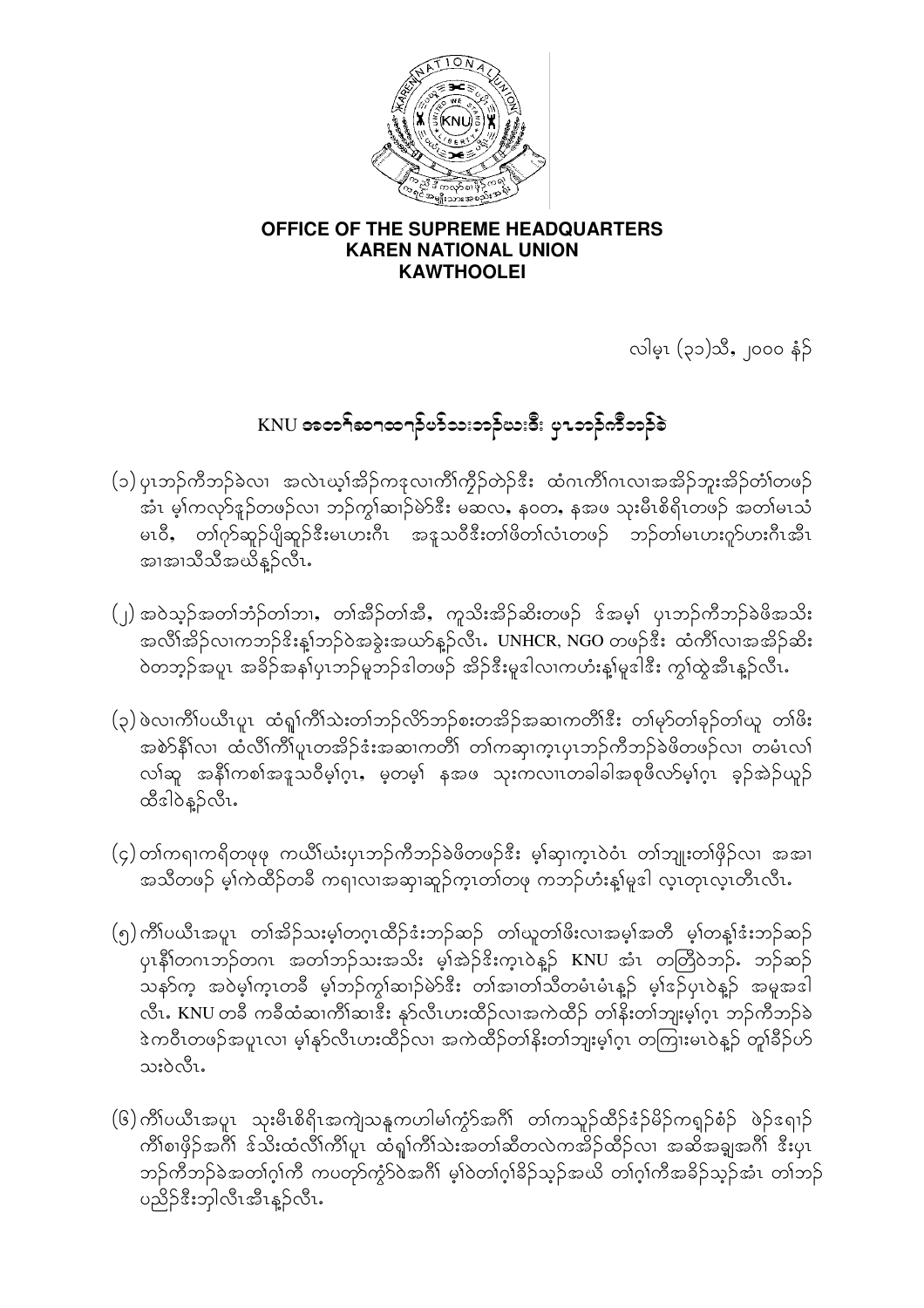

### OFFICE OF THE SUPREME HEADQUARTERS **KAREN NATIONAL UNION KAWTHOOLEI**

မေလ (၃၁) ရက်၊ ၂၀၀၀ ခုနှစ်။

# ခုက္ခသည်များနှင့် ပတ်သက်၍ KNU ၏ သဘောထားရပ်တည်ရက်

- (၁) ထိုင်းနိုင်ငံအပါဝင် မြန်မာပြည်၏အိမ်နီးချင်းနိုင်ငံများသို့ ဒုက္ခသည်များရောက်ရှိ ခိုလှုံနေကြရခြင်းသည် လူမျိုးစုများ လူထုများအား မဆလ၊ နဝတ၊ နအဖ စစ်အာဏာရှင်တို့၏ အကြမ်းဖက်သတ်ဖြတ်တိုက် ခိုက်ခြင်း၊ ရပ်ရွာနှင့်ဉစ္စာပစ္စည်းများ မတရားဖျက်ဆီးခံရခြင်းတို့ကြောင့်ဖြစ်သည်။
- (၂) လုံခြုံမှု၊ ဝတ်စားနေထိုင်စားသောက်မှုဆိုင်ရာ ဒုက္ခသည်များ၏ အခွင့်အရေးကို ဒုက္ခသည်များ ရယူ ခံစားခွင့်ရှိစေရန်လိုသည်၊ UNHCR, NGO နှင့် သက်ဆိုင်ရာ နိုင်ငံ၏ အာဏာပိုင်များက ဒုက္ခသည် များကို တာဝန်ယူစောင့်ရှောက်ကြရန် တာဝန်ရှိသည်။
- (၃) မြန်မာပြည်အတွင်း နိုင်ငံရေးအရ ပြေလည်မှုမရှိသေးဘဲ၊ စစ်မှန်သောပြည်တွင်းငြိမ်းချမ်းရေးမရှိသေးဘဲ၊ —<br>ဒုက္ခသည်များကို ၎င်းတို့နေရင်း ရပ်ရွာသို့လည်းကောင်း၊ နအဖ နှင့် ၎င်းတို့၏ လက်အောက်ခံအဖွဲ့
- (၄) အဖွဲ့အစည်းတခုခုက ဒုက္ခသည်များကို အကြပ်ကိုင်ပြီး အဓမ္မပြန်ပို့သည့်အတွက် ဆိုးဝါးသော အက<mark>ျိုး</mark>
- (၅) မြန်မာပြည်အတွင်း အခြေအနေကောင်းမလာသေးသော်လည်း၊ စစ်မှန်သော ပြည်တွင်းငြိမ်းချမ်းရေး မိရသေးသော်လည်း မိမိတဦးချင်းဆန္ဒအရ ပြန်လိုပါက KNU က တားဆီးမည်မဟုတ်၊ သို့ရာတွင် ထိုသို့ပြန်သွားကြသည့်အတွက် ဆိုးဝါးသောဖြစ်ရပ်များ ပေါ်ပေါက်လာပါက သက်ဆိုင်ရာပုဂ္ဂိုလ်များ၏ စခန်းအတွင်း ရှတ်ထွေးသည့် ဝင်ထွက်ခြင်းများ မပြုသင့်ဟု ခံယူသည်။
- (၆) မြန်မာပြည်အတွင်း စစ်အာဏာရှင်စနစ်ချုပ်ငြိမ်းရေး၊ ဒီမိုကရေစီဖယ်ဒရယ်ပြည်ထောင်စုတည်ဆောက် —-<br>ရေးနှင့်ပတ်သက်သည့် နိုင်ငံရေးပြုပြင်ပြောင်းလဲမှုအမြန်ဖြစ်ပေါ်ရေးသည် ဒုက္ခသည် ပြဿနာ ချုပ်ငြိမ်း ရေး၏ မူလအရင်းခံဖြစ်သည့်အတွက် ဤအရင်းခံပြဿနာကို ဦးတည်ဖြေရှင်းရမည်။